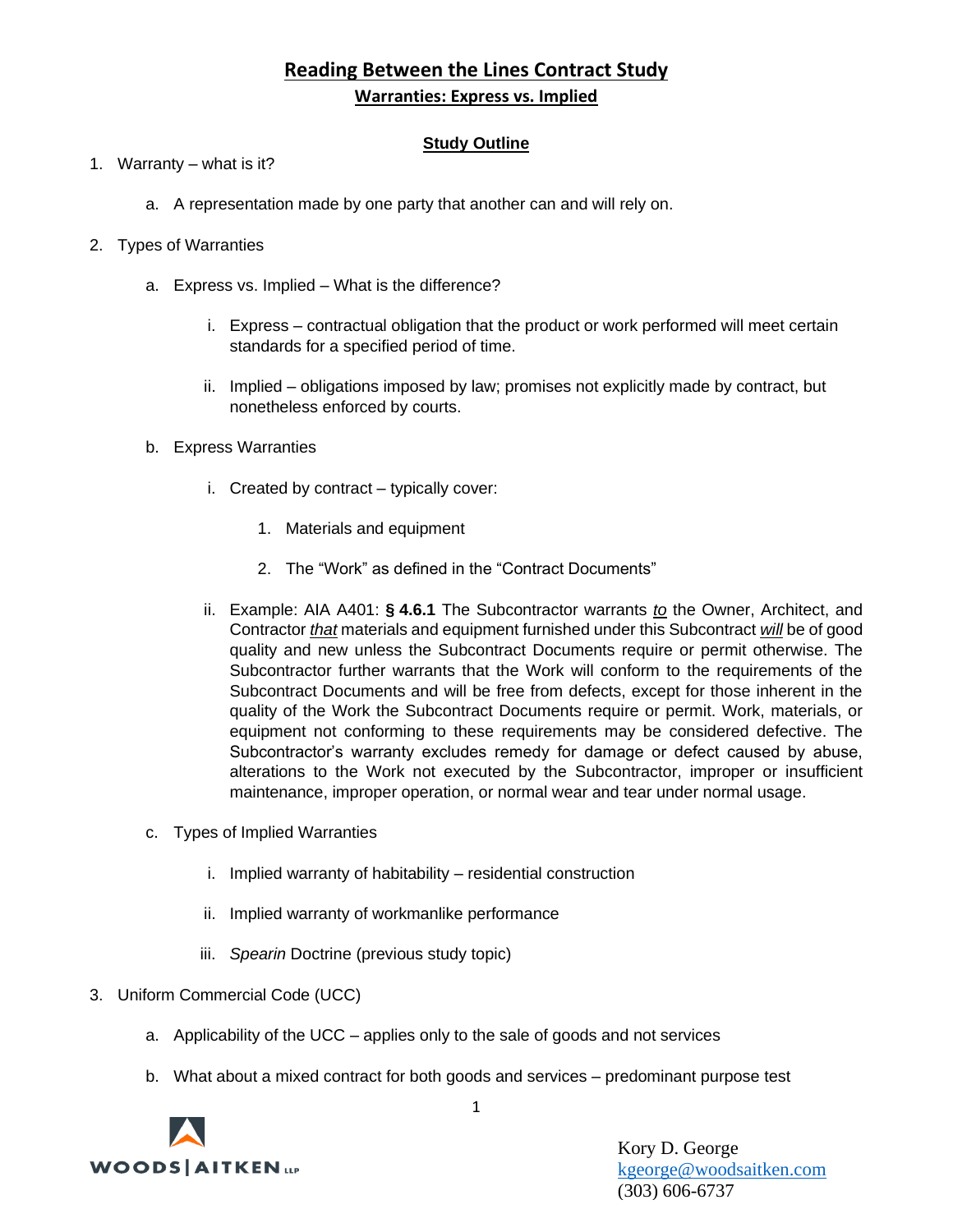# **Reading Between the Lines Contract Study Warranties: Express vs. Implied**

- c. Express Warranties any affirmation of fact or promise made by the seller to the buyer which relates to the goods and becomes part of the basis of the bargain
- d. Implied Warranties created by operation of law
	- i. Merchantability unless disclaimed, goods sold by a merchant must be "merchantable."
		- 1. Merchantable characterized by fitness for normal uses, good quality, and in accordance with any statements or promises made on the package or label
	- ii. Fitness for a particular purpose
		- 1. Arise when seller has reason to know of any particular purpose for which the goods are required and that the buyer is relying on seller's skill or judgment to select or furnish suitable goods.
	- iii. Disclaimer of implied warranties
		- 1. C.R.S. 4-2-316 (2): [T]o exclude or modify the implied warranty of merchantability or any part of it, the language must mention merchantability and in case of a writing must be conspicuous, and to exclude or modify any implied warranty of fitness the exclusion must be by a writing and conspicuous. Language to exclude all implied warranties of fitness is sufficient if it states, for example, that "There are no warranties which extend beyond the description on the face hereof."
- 4. How long do warranties last?
	- a. As expressly stated in contract or specifications (e.g. 20-year roof warranty)
	- b. Statute of limitations
		- i. Breach of contract 3 years (C.R.S. 13-80-101)
		- ii. Actions against contractors/subcontractors/CDARA 2 years (C.R.S 13-80-104)
	- c. Call-Back Warranty AIA A201, Section 12.2.2.1:

In addition to the Contractor's obligations under Section 3.5, if, *within one year* after the date of Substantial Completion of the Work . . . , any of the Work is found to be not in accordance with the requirements of the Contract Documents, the Contractor shall correct it promptly after receipt of notice from the Owner to do so, unless the Owner has previously given the Contractor a written acceptance of such condition.

- 5. Negotiating/Drafting Tips
	- a. Warranty clauses a Contractor/Subcontractor typically wants:



Kory D. George [kgeorge@woodsaitken.com](mailto:kgeorge@woodsaitken.com) (303) 606-6737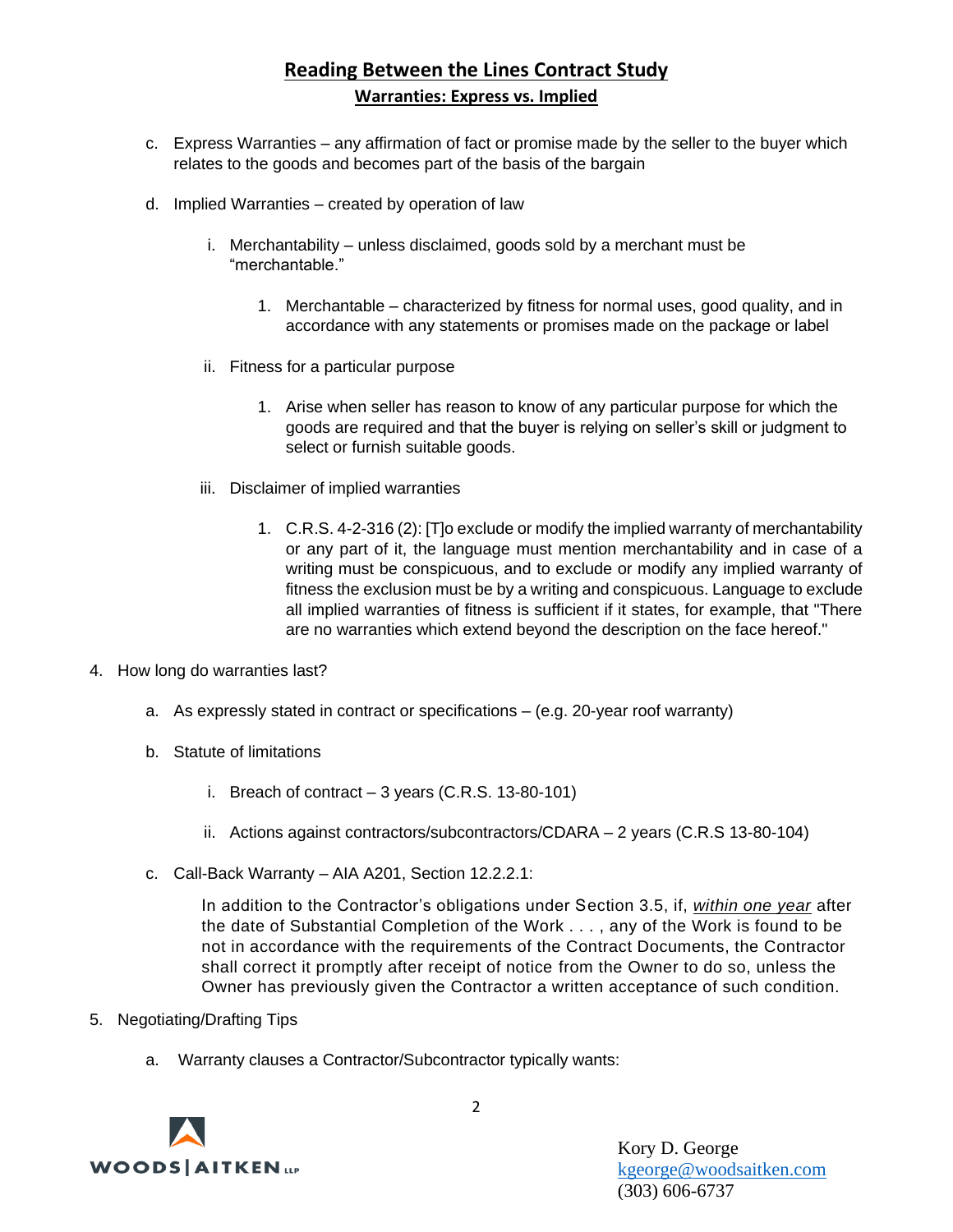# **Reading Between the Lines Contract Study Warranties: Express vs. Implied**

- i. Warranty for a limited and defined period of time
- ii. Warranty period that is not extended by remedial work
- iii. Notice and reasonable opportunity to repair or replace
- iv. No responsibility for design errors or omissions
- b. Sample Provision to Include:

Warranty and Rejection of Work. Notwithstanding anything else to the contrary or any higher standard stated elsewhere, Subcontractor's work shall be executed in substantial compliance with the Subcontract Documents in a good and workmanlike manner and free of defect not inherent in the type of work. Contractor may reject Subcontract Work only for demonstrated noncompliance with the Subcontract Documents and only if the Architect/Engineer concurs that the Subcontract Work is defective. The foregoing warranty for defective materials and workmanship shall be for a period of one year from the date of substantial completion of Subcontractor's work unless otherwise specifically agreed in writing signed by Subcontractor. THIS WARRANTY IS IN LIEU OF ALL OTHER WARRANTIES WHETHER EXPRESS OR IMPLIED, AND ALL SUCH WARRANTIES ARE HEREBY EXPRESSLY DISCLAIMED, INCLUDING THE IMPLIED WARRANTIES OF FITNESS FOR A PARTICULAR PURPOSE AND MERCHANTABILITY.

- c. Warranty clauses to avoid (if possible)
	- i. Implied warranties
	- ii. Warranty periods contained in project specifications or other documents
	- iii. Warranty obligations that include warranty obligations for:
		- 1. Alterations to the Work performed by others
		- 2. Damage to Work caused by others
		- 3. Improper use of material or equipment
		- 4. Failure to properly operate or maintain the Work
		- 5. Normal wear and tear
	- iv. Disclaimer of design adequacy Example: Contractor makes no warranty, either express or implied, regarding the completeness, correctness, or adequacy of any information contained in the Subcontract Documents and Contractor expressly disclaims any such warranties.
- 6. Sample Subcontract Review Exercise:



Kory D. George [kgeorge@woodsaitken.com](mailto:kgeorge@woodsaitken.com) (303) 606-6737